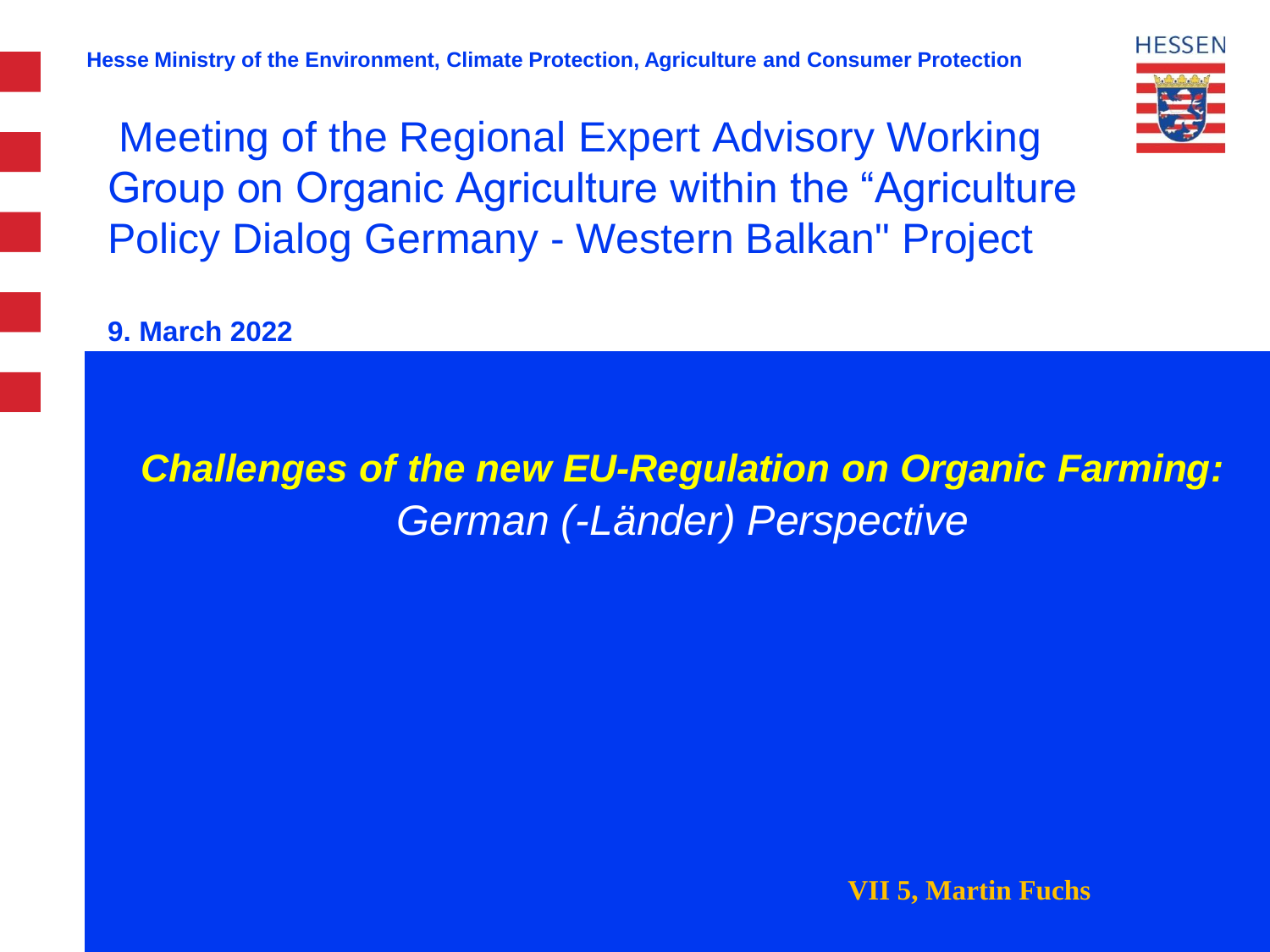# **Structure**

- I. Introduction
- II. Overview about the main provisions on Organic Farming in Germany
- III. The Control-Organisation in Germany
- IV. The new EU-Regulation on Organic Farming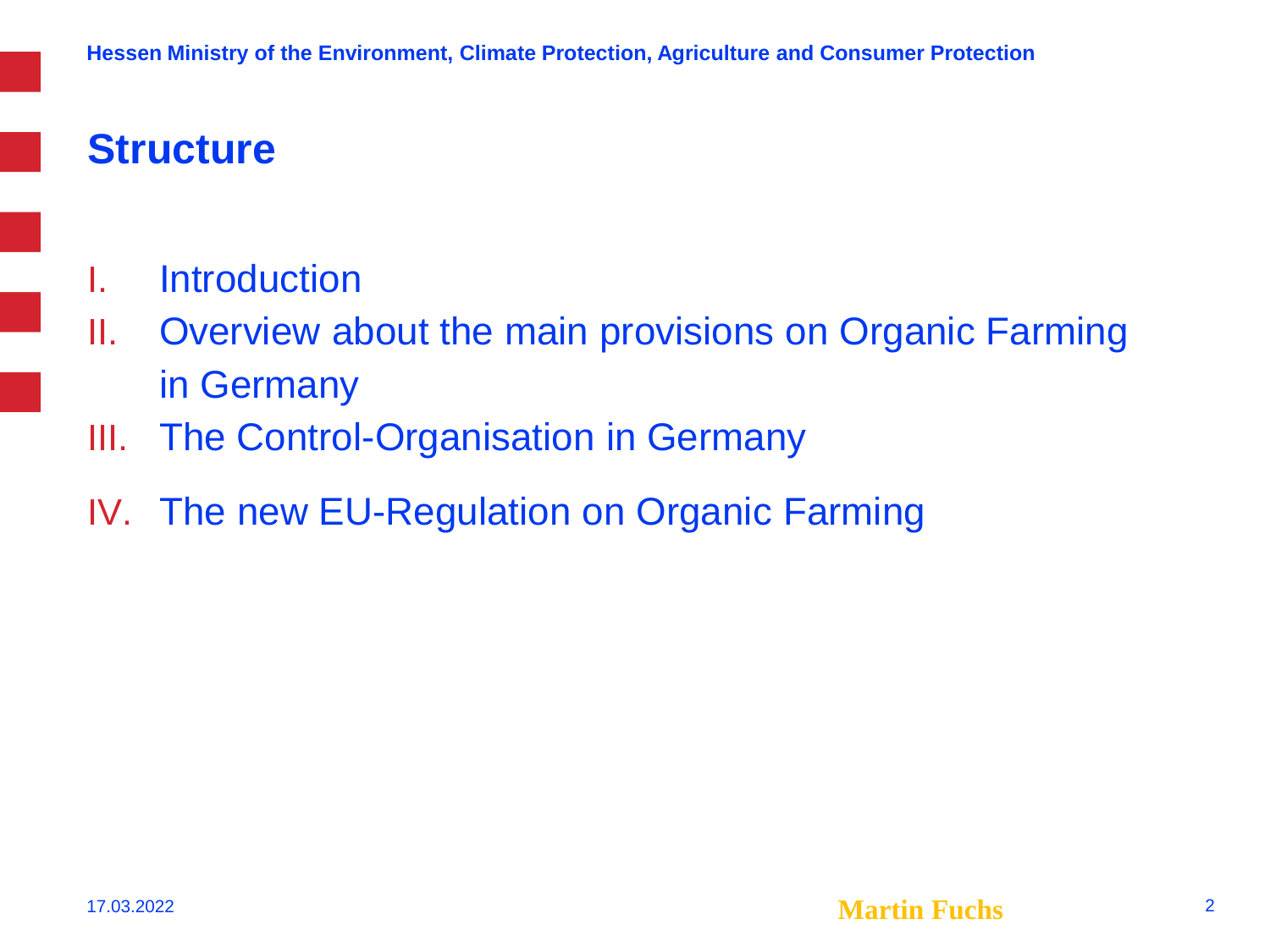**Hessen Ministry of the Environment, Climate Protection, Agriculture and Consumer Protection**

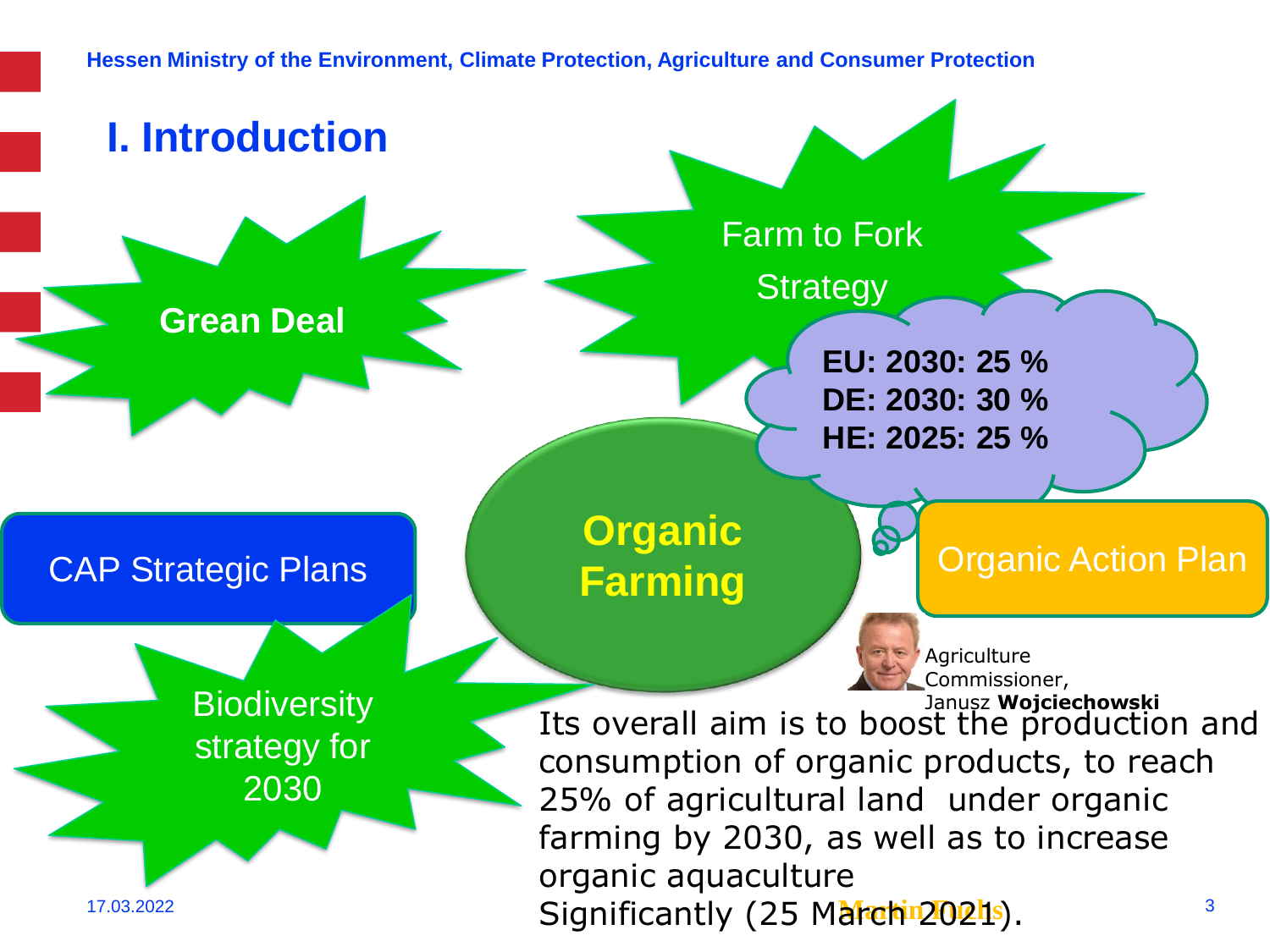## **I Introduction (2) - The Organic - Market**

| <b>Country</b>  | <b>Per Capita</b><br>in $\epsilon$ | <b>Total</b><br>in Mio. $\epsilon$ | <b>Market</b><br><b>Share in %</b> | <b>Share of the organic</b><br><b>Wold market in %</b> |
|-----------------|------------------------------------|------------------------------------|------------------------------------|--------------------------------------------------------|
| <b>Austria</b>  | 254                                | 2.265                              | 11,3                               |                                                        |
| <b>Belgium</b>  | 77                                 | 891                                | 3,2                                |                                                        |
| <b>Bulgaria</b> | 5                                  | 33                                 | $\Omega$                           |                                                        |
| <b>Denmark</b>  | 384                                | 2.240                              | 13,0                               |                                                        |
| France          | 188                                | 12.699                             | 6,5                                |                                                        |
| Germany         | 180                                | 14.990                             | 6,4                                |                                                        |
| <b>Italy</b>    | 64                                 | 3.872                              | <u>3.5</u>                         |                                                        |
| Luxembourg      | 285                                | 171                                | 9,1                                |                                                        |
| Sweden          | 212                                | 2.193                              | 8,7                                |                                                        |
| <b>EU-27</b>    | 101                                | 44.941                             |                                    | 37,2                                                   |
| <b>USA</b>      | 148                                | 49.456                             | 6,0                                | 40,9                                                   |

**Martin Fuchs** <sup>4</sup>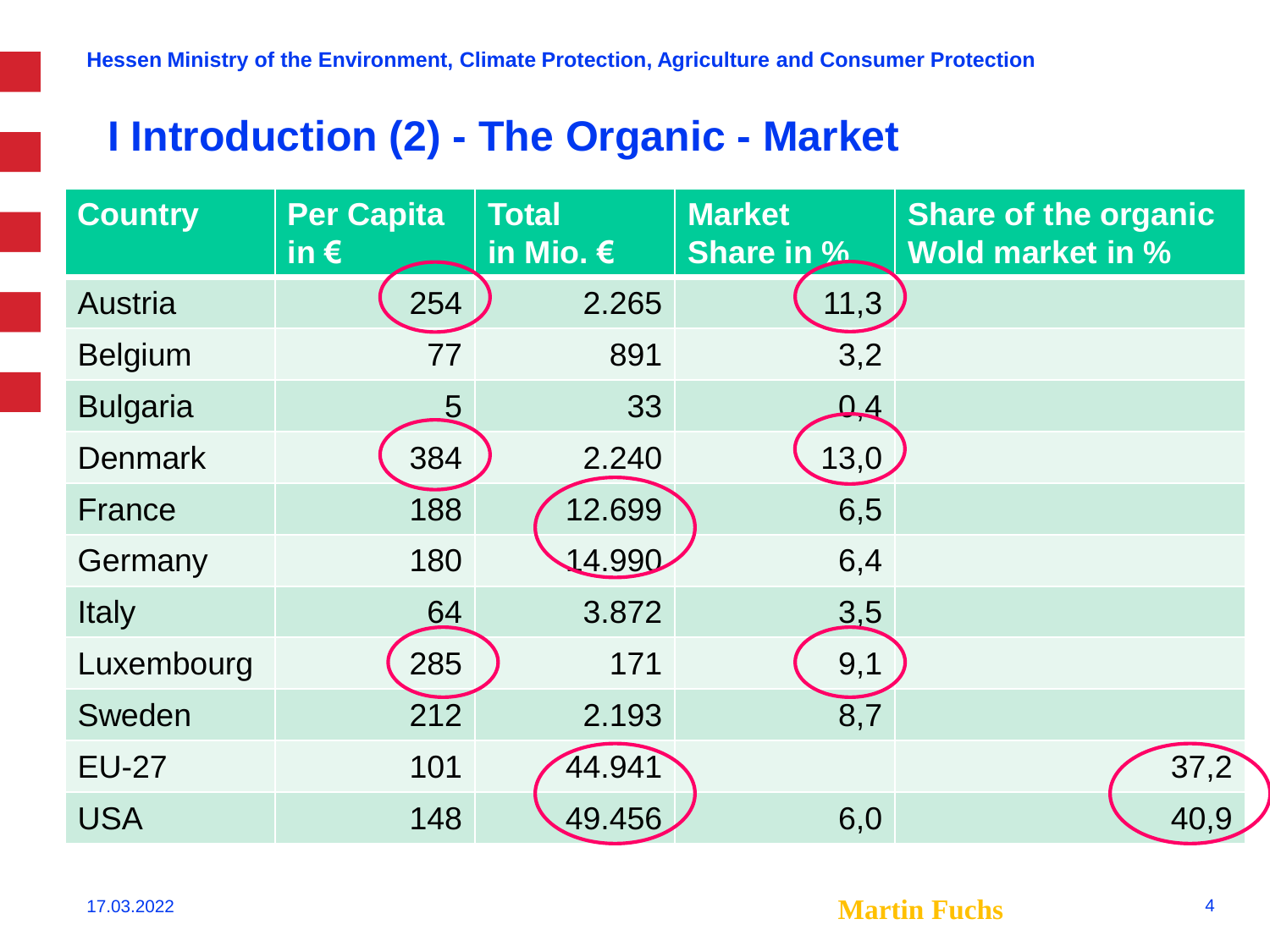**I Introduction (3) - Germany: Organic Agricultural Land 2020**

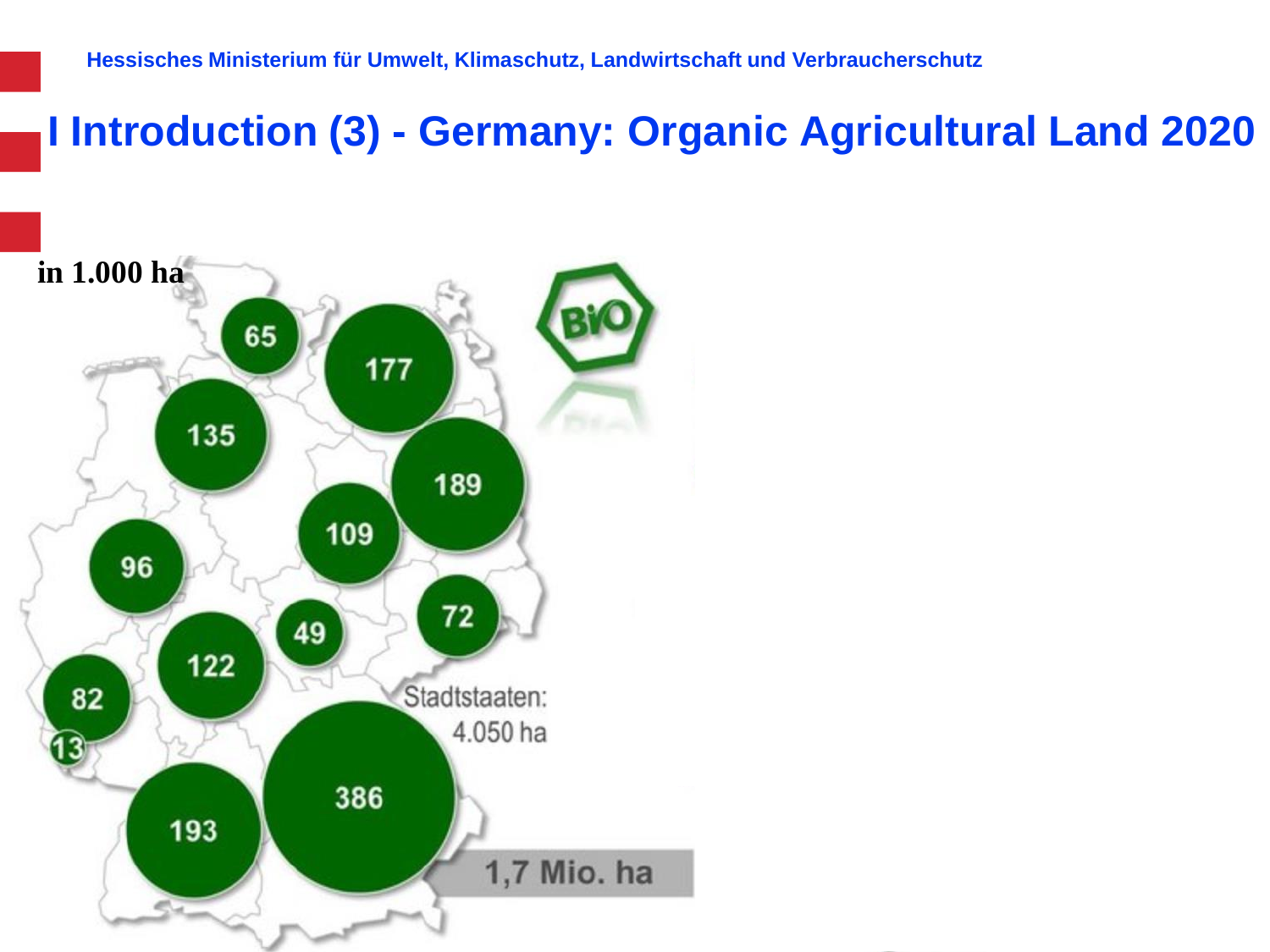# **II. Overview about the main provisions on Organic Farming in Germany**

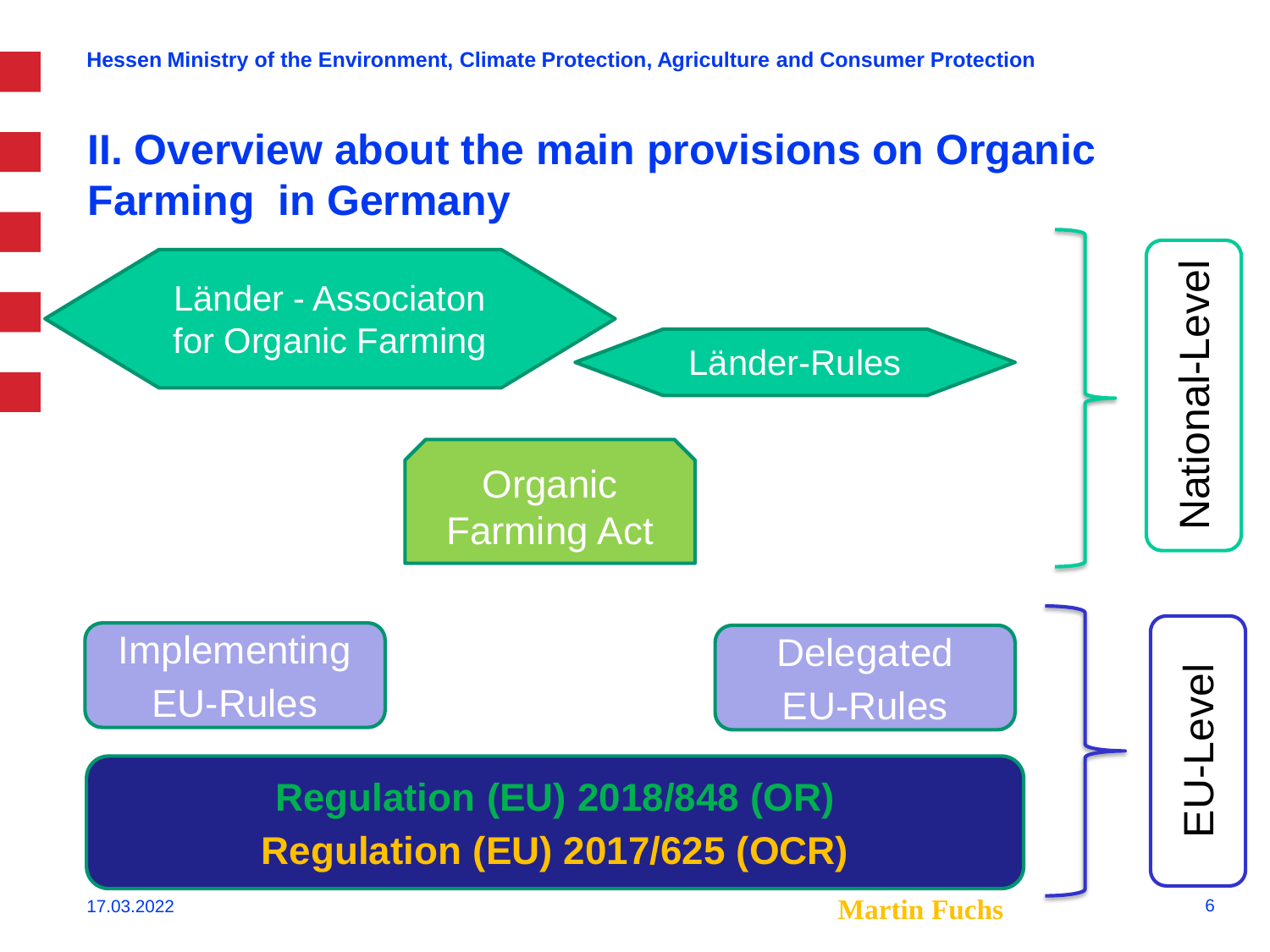## **III Organic Regulation: Control-Organisation in Germany**

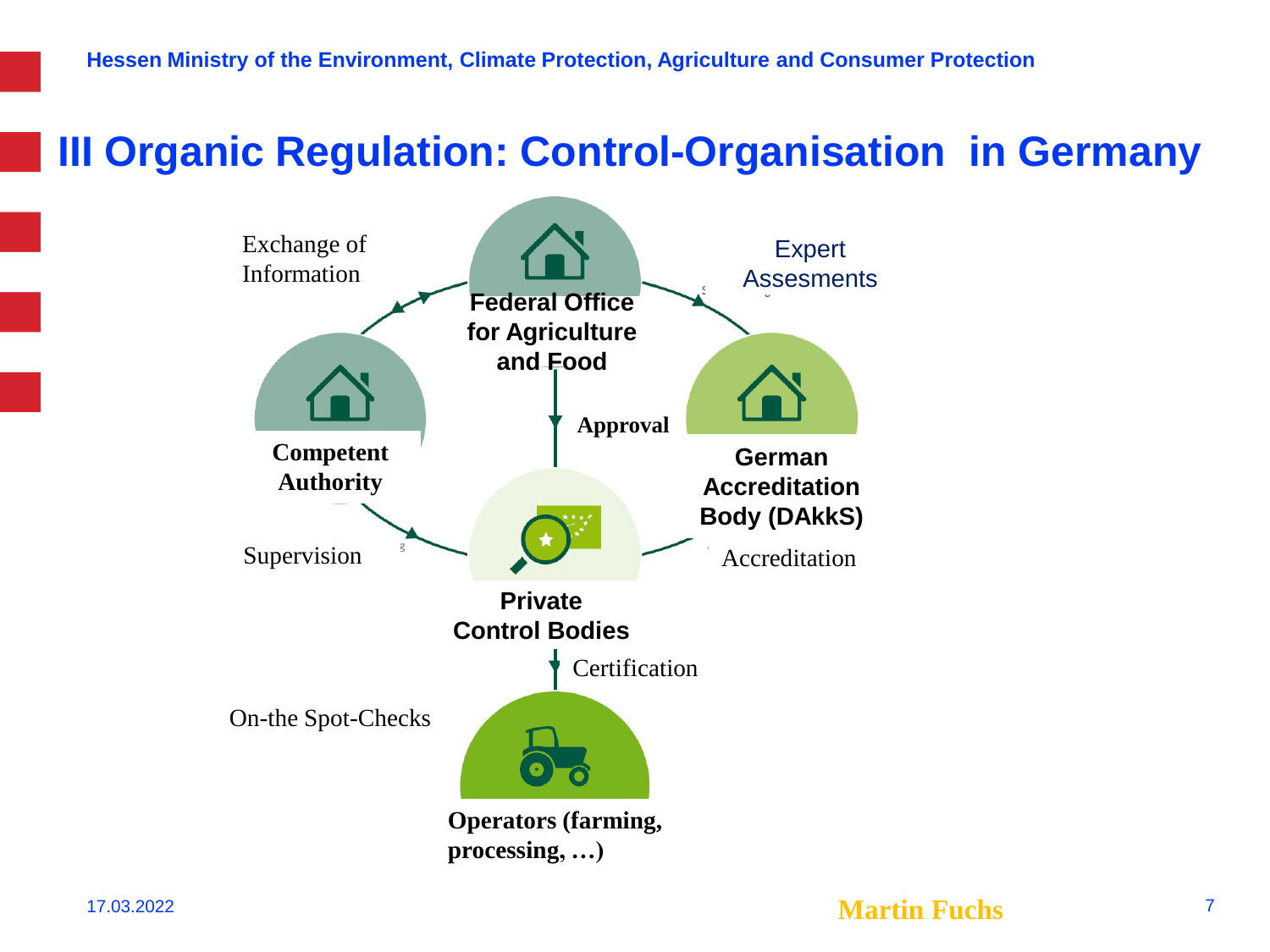# **III Organic Regulation: Control-Organisation in Germany (2)**



Organic Operators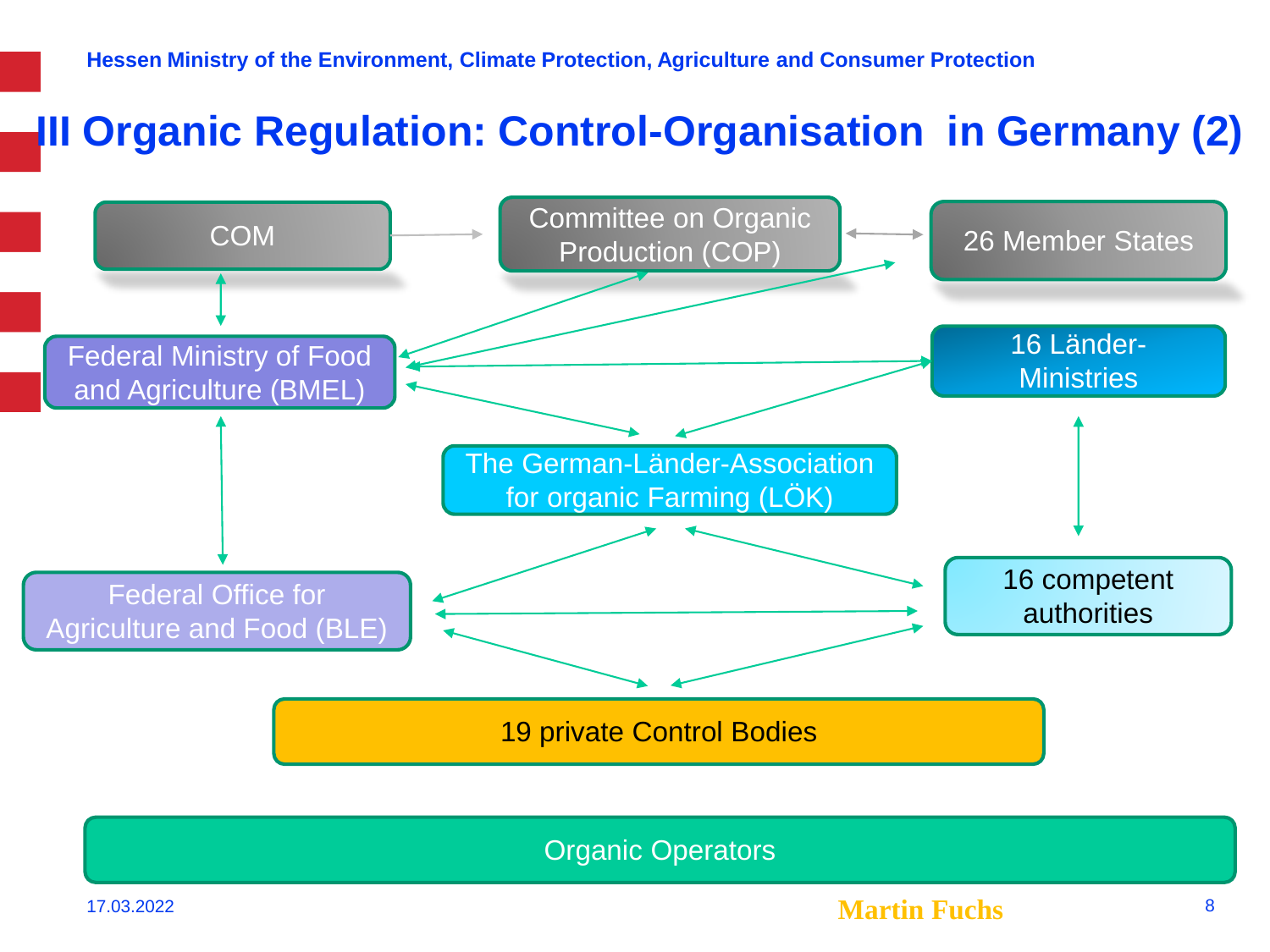#### **IV The new EU-Regulation: What remains?**

The Principles remain the same

Organic production should:

- respect natural systems and cycles and maintain and improve the state of soil, water and air, plant and animal health, and the balance among them;
- use energy and natural resources responsibly;
- ensure the integrity of organic production at all stages of the production, processing and distribution processes of food and animal feed;
- exclude the use of genetically modified organisms (GMOs);
- restrict the use of external inputs;
- ensure a high level of animal welfare.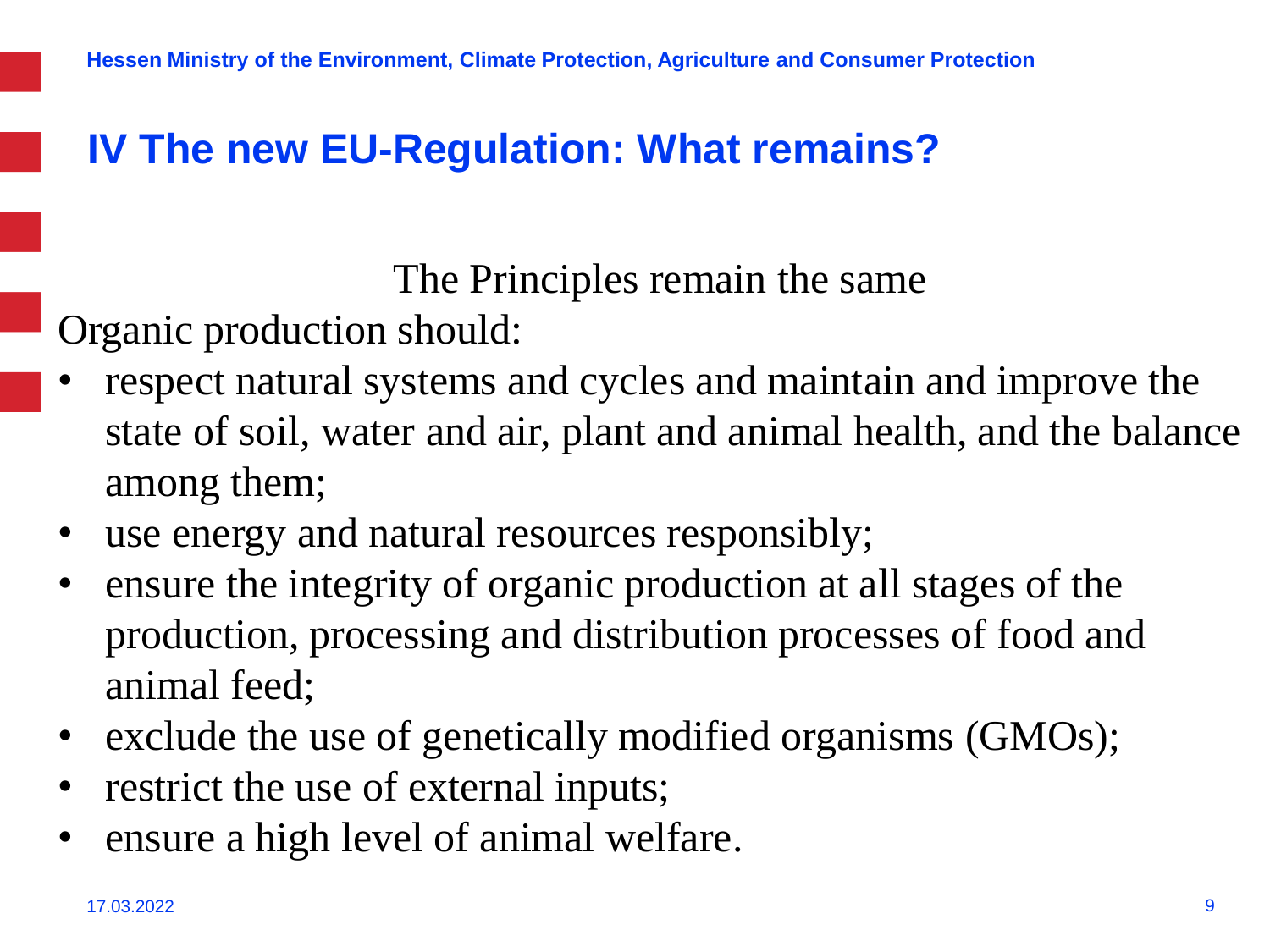#### **IV The new EU-Regulation: The Challenges (2)**

- 1. The regulation **broadens the scope** and covers products closely linked to agriculture such as cork, salt, essential oils, cotton or wool.
- 2. The **outline** of the new OR has changed
- 3. Specific controls on organic farming will be complemented by the EU's general **rules on official controls** along the agri-food chain.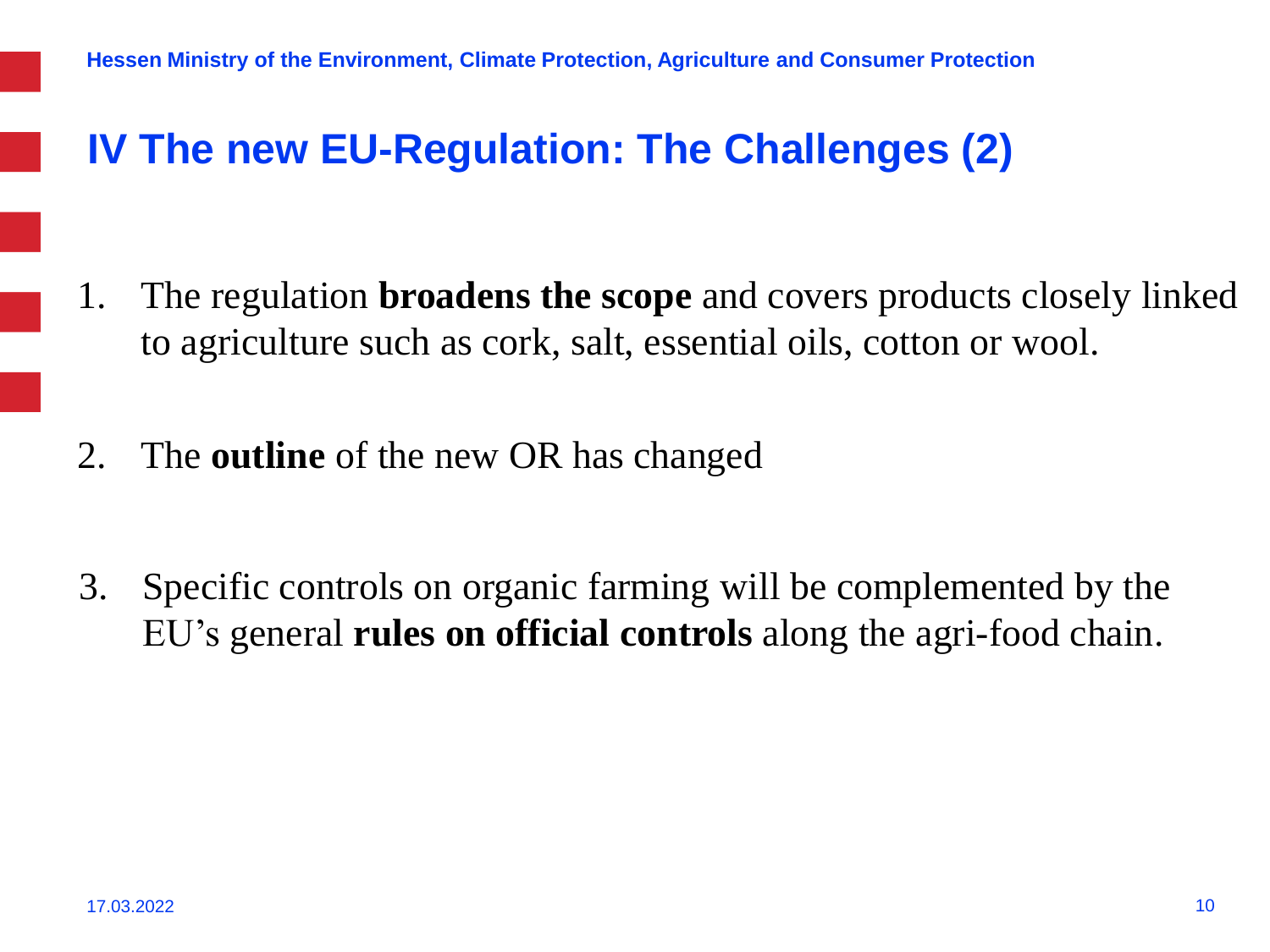## **The new EU-Regulation: The Challenges (3)**

|                  | <b>Reg (EU)</b><br>2018/848 (OR) | Reg (EC) No.<br>834/2007 | Reg (EC) No<br>889/2008 | Reg (EC) No<br>1235/2008 |
|------------------|----------------------------------|--------------------------|-------------------------|--------------------------|
| $\Sigma$ Pages   | 133                              | 39                       | 133                     | 129                      |
| $\Sigma$ Article | 61                               | 42                       | 97                      | 21                       |
| $\Sigma$ Annexes | 6                                | 1                        | 14                      |                          |
|                  |                                  |                          |                         |                          |

|                  | <b>Reg (EU)</b><br>2017/625 (OCR) |
|------------------|-----------------------------------|
| $\Sigma$ Pages   | 163                               |
| $\Sigma$ Article | 167                               |
| $\Sigma$ Annexes | $\mathbf{b}$                      |
|                  |                                   |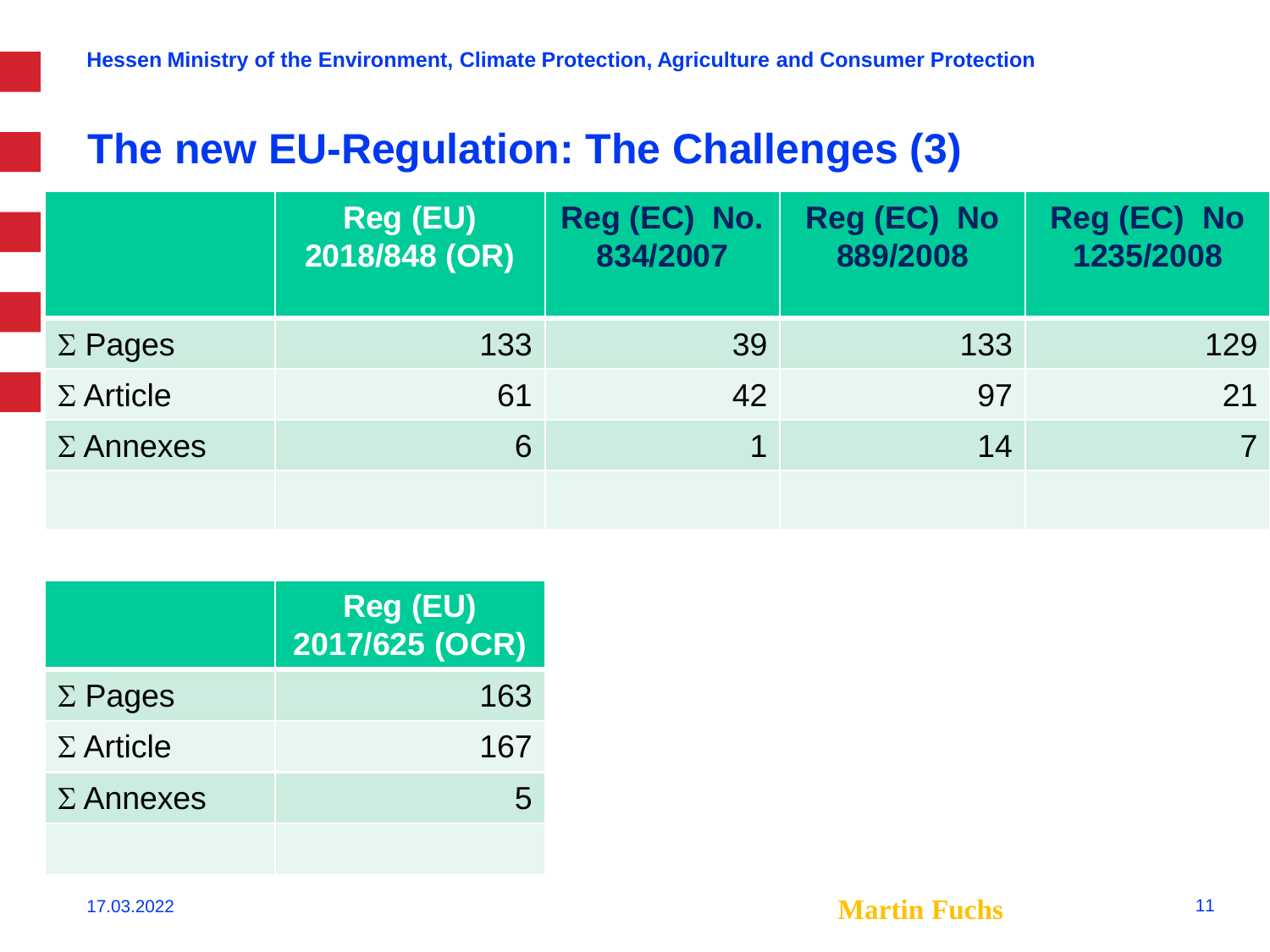#### **The new EU-Regulation: The Challenges (4)**



The OCR is based on the idea defining uniform rules for official controls for different legal areas.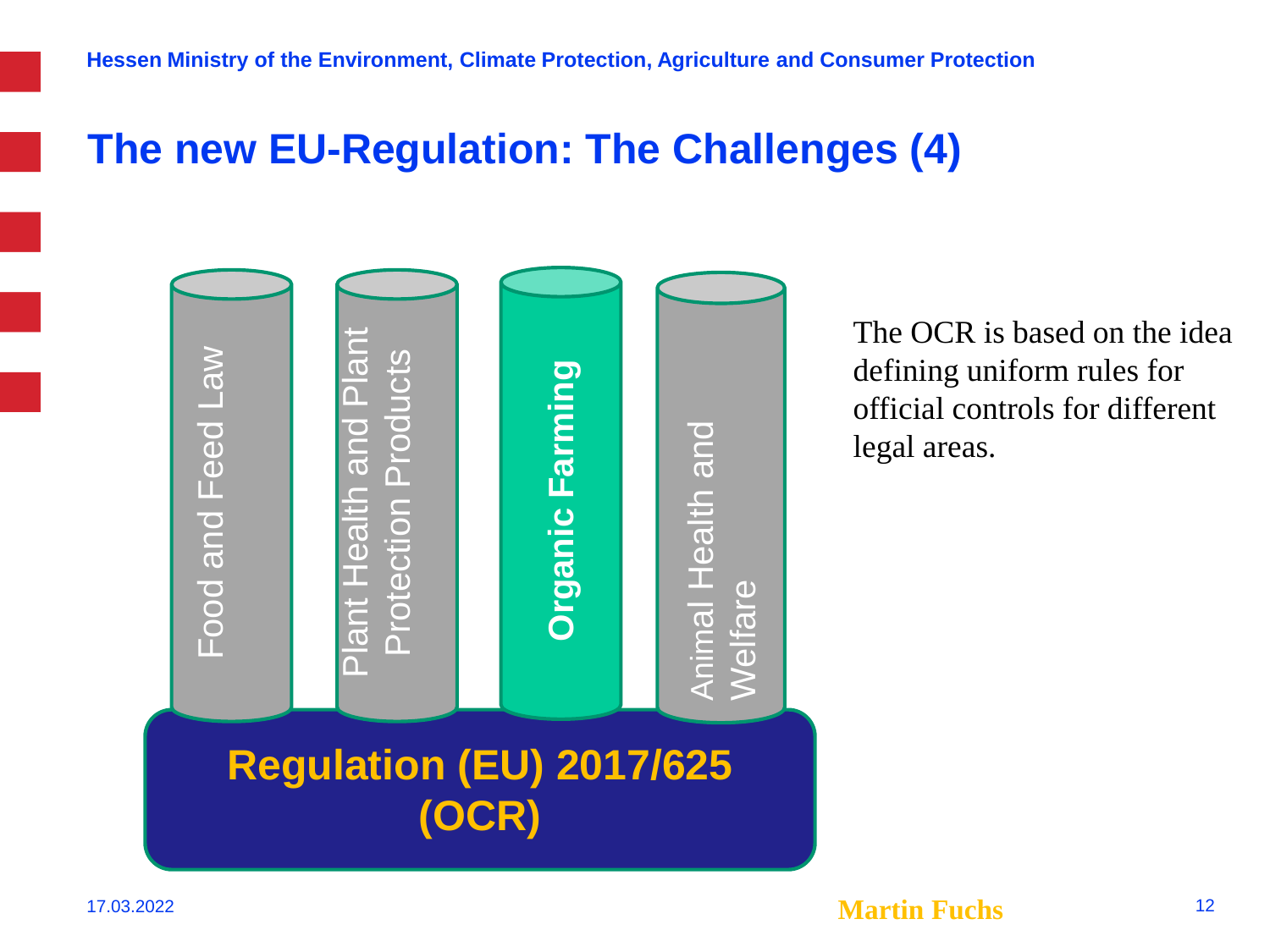

16 Laender-Authorities

19 Private Control Bodies